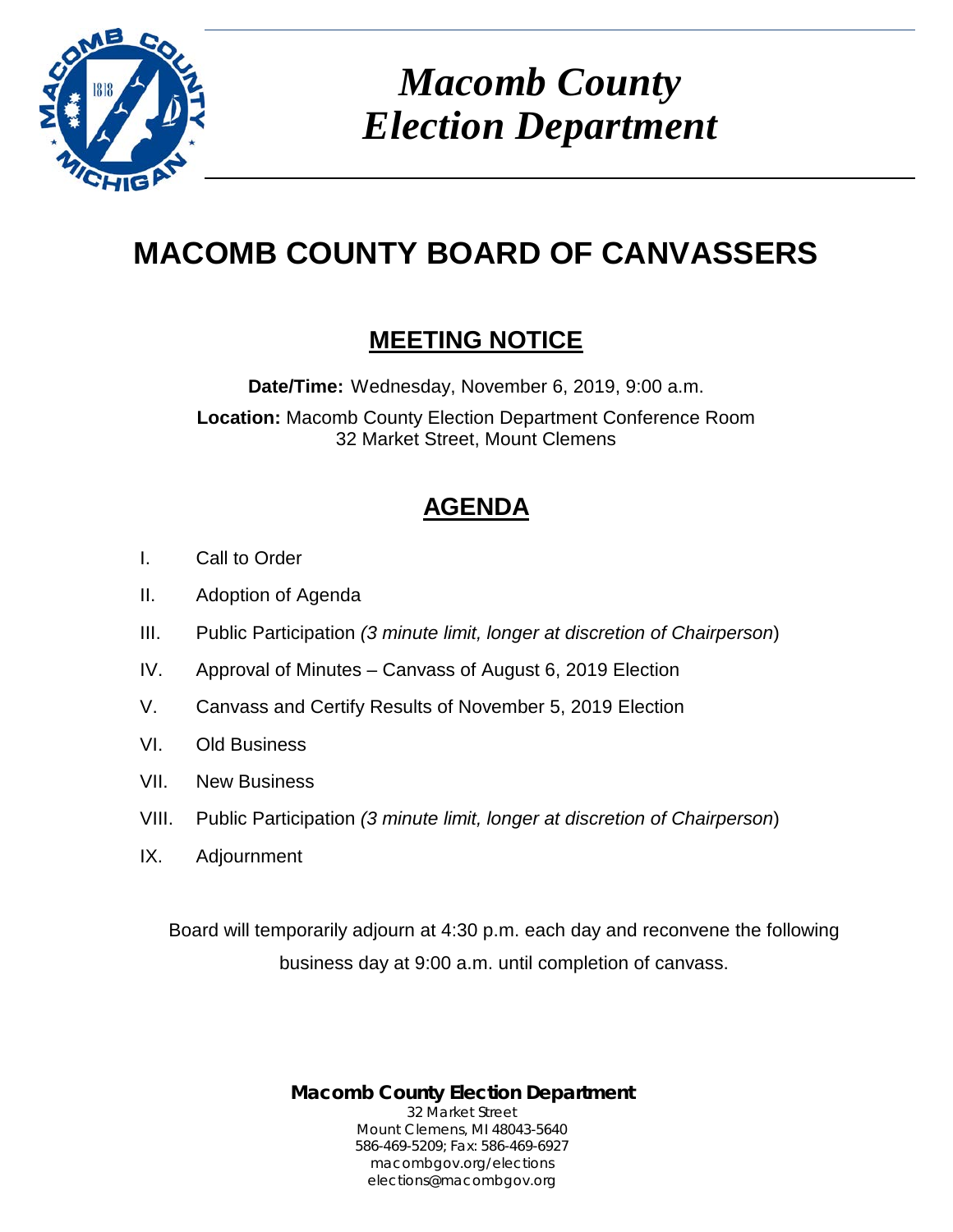# **MACOMB COUNTY BOARD OF CANVASSERS AUGUST 6, 2019 ELECTION UNOFFICIAL MINUTES**

The Macomb County Board of Canvassers met on Thursday, August 8, 2019 in the Macomb County Elections Department Conference Room (32 Market Street in Mount Clemens) to canvass and certify the results of the election held on August 6, 2019.

The following Board members were present:

 Sarah Stovall – Chair Janice Nearon – Vice Chair Michelle DeBeaussaert – Canvasser Barb VanSyckel – Canvasser *Also Present: Michael Grix – Chief Election Clerk* 

## **Call to Order – August 8, 2019**

The meeting was called to order at 9:05 a.m.

### **Adoption of Agenda**

A motion to adopt the agenda was made by Janice Nearon and seconded by Michelle DeBeaussaert; the motion carried unanimously.

### **Public Participation**

None

# **Approval of Minutes (May 7, 2019 Election)**

A motion to accept the minutes as presented was made by Michelle DeBeaussaert and seconded by Barb VanSyckel; the motion carried unanimously.

# **Canvass and Certify Results of August 6, 2019 Election**

Canvassing began and continued without incident. At 4:30 p.m., the meeting was temporarily adjourned until the next day.

August 9, 2019 – Canvassing resumed at 9:00 a.m. Warren, Precinct 6 (AV) was retabulated.

### **Old Business**

**None** 

### **New Business**

A motion was made by Janice Nearon and seconded by Michelle DeBeaussaert to take up Resolution 19-1, regarding an aspect of Ranked Choice Voting in the City of Eastpointe. The resolution passed unanimously.

### **Public Participation**

None

### **Adjournment**